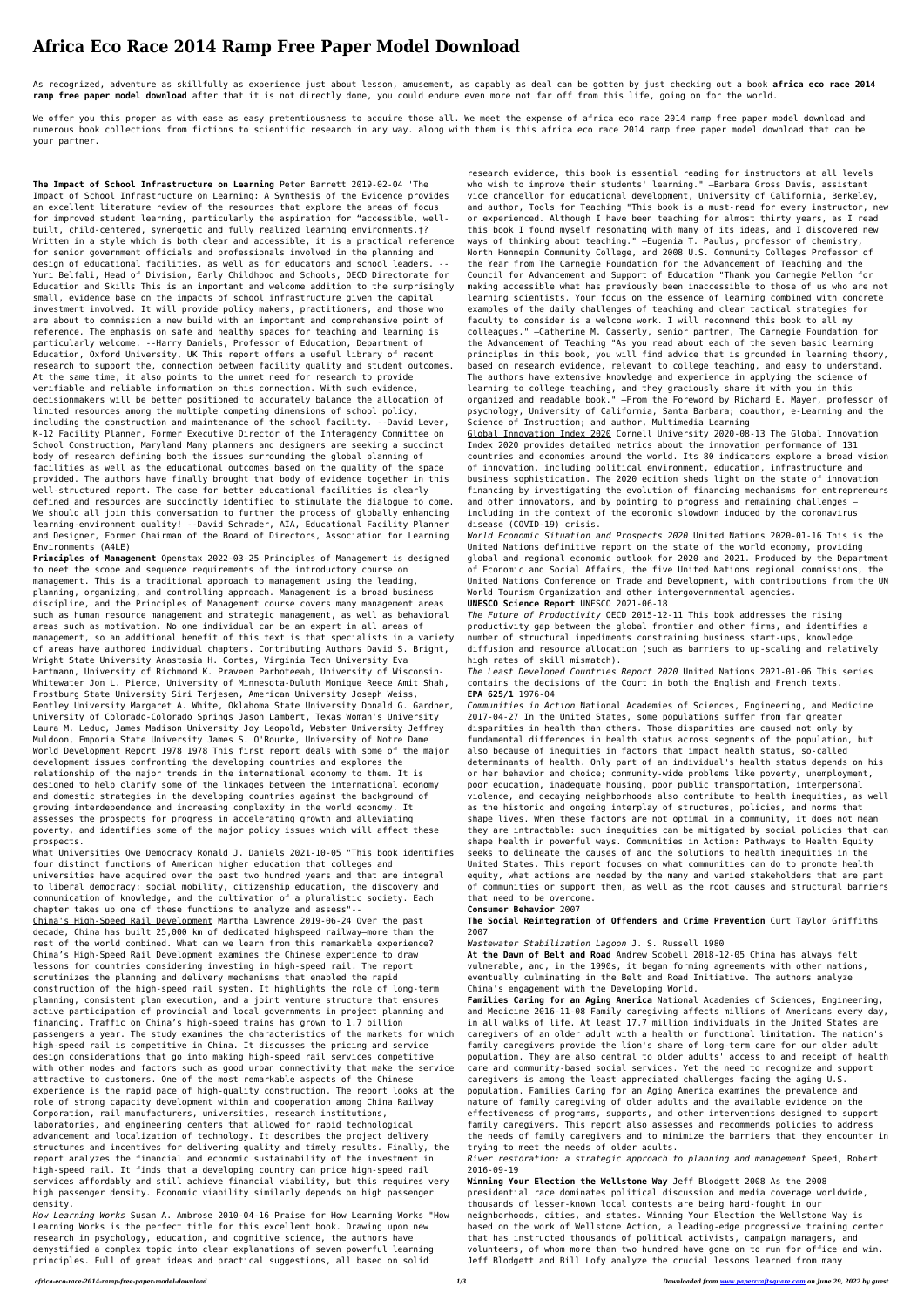successful (and several losing) campaigns and demystifies what it takes to run fora and wina a political seat.

**Global Economic Prospects, June 2021** World Bank 2021-08-03 The world economy is experiencing a very strong but uneven recovery, with many emerging market and developing economies facing obstacles to vaccination. The global outlook remains uncertain, with major risks around the path of the pandemic and the possibility of financial stress amid large debt loads. Policy makers face a difficult balancing act as they seek to nurture the recovery while safeguarding price stability and fiscal sustainability. A comprehensive set of policies will be required to promote a strong recovery that mitigates inequality and enhances environmental sustainability, ultimately putting economies on a path of green, resilient, and inclusive development. Prominent among the necessary policies are efforts to lower trade costs so that trade can once again become a robust engine of growth. This year marks the 30th anniversary of the Global Economic Prospects. The Global Economic Prospects is a World Bank Group Flagship Report that examines global economic developments and prospects, with a special focus on emerging market and developing economies, on a semiannual basis (in January and June). Each edition includes analytical pieces on topical policy challenges faced by these economies. *Technology Transfer and Innovation for Low-Carbon Development* Miria Pigato 2020-04-15 Technology Transfer and Innovation for Low-Carbon Development *The Role of Oil and Gas Companies in the Energy Transition* Robert J. Johnston 2020-01-10

*ESG and Responsible Institutional Investing Around the World: A Critical Review* Pedro Matos 2020-05-29 This survey examines the vibrant academic literature on environmental, social, and governance (ESG) investing. While there is no consensus on the exact list of ESG issues, responsible investors increasingly assess stocks in their portfolios based on nonfinancial data on environmental impact (e.g., carbon emissions), social impact (e.g., employee satisfaction), and governance attributes (e.g., board structure). The objective is to reduce exposure to investments that pose greater ESG risks or to influence companies to become more sustainable. One active area of research at present involves assessing portfolio risk exposure to climate change. This literature review focuses on institutional investors, which have grown in importance such that they have now become the largest holders of shares in public companies globally. Historically, institutional investors tended to concentrate their ESG efforts mostly on corporate governance (the "G" in ESG). These efforts included seeking to eliminate provisions that restrict shareholder rights and enhance managerial power, such as staggered boards, supermajority rules, golden parachutes, and poison pills. Highlights from this section: · There is no consensus on the exact list of ESG issues and their materiality.  $\cdot$  The ESG issue that gets the most attention from institutional investors is climate change, in particular their portfolio companies' exposure to carbon risk and "stranded assets." · Investors should be positioning themselves for increased regulation, with the regulatory agenda being more ambitious in the European Union than in the United States. Readers might come away from this survey skeptical about the potential for ESG investing to affect positive change. I prefer to characterize the current state of the literature as having a "healthy dose of skepticism," with much more remaining to be explored. Here, I hope the reader comes away with a call to action. For the industry practitioner, I believe that the investment industry should strive to achieve positive societal goals. CFA Institute provides an exemplary case in its Future of Finance series (www.cfainstitute.org/research/future-finance). For the academic community, I suggest we ramp up research aimed at tackling some of the open questions around the pressing societal goals of ESG investing. I am optimistic that practitioners and academics will identify meaningful ways to better harness the power of global financial markets for addressing the pressing ESG issues facing our society.

National Education Technology Plan Arthur P. Hershaft 2011 Education is the key to America's economic growth and prosperity and to our ability to compete in the global economy. It is the path to higher earning power for Americans and is necessary for our democracy to work. It fosters the cross-border, cross-cultural collaboration required to solve the most challenging problems of our time. The National Education Technology Plan 2010 calls for revolutionary transformation. Specifically, we must embrace innovation and technology which is at the core of virtually every aspect of our daily lives and work. This book explores the National Education Technology Plan which presents a model of learning powered by technology, with goals and recommendations in five essential areas: learning, assessment, teaching, infrastructure and productivity.

The 9/11 Commission Report National Commission on Terrorist Attacks upon the United States 2004 Provides the final report of the 9/11 Commission detailing their findings on the September 11 terrorist attacks.

**Mapping Ecosystem Services** Benjamin Burkhard 2017-04-19 "The new book Mapping Ecosystem Services provides a comprehensive collection of theories, methods and practical applications of ecosystem services (ES) mapping, for the first time bringing together valuable knowledge and techniques from leading international experts in the field." (www.eurekalert.org).

**Small-Scale Aquaponic Food Production** Food and Agriculture Organization of the United Nations 2015-12-30 Aquaponics is the integration of aquaculture and soilless culture in a closed production system. This manual details aquaponics for small-scale production--predominantly for home use. It is divided into nine chapters and seven annexes, with each chapter dedicated to an individual module of aquaponics. The target audience for this manual is agriculture extension agents, regional fisheries officers, non-governmental organizations, community organizers, government ministers, companies and singles worldwide. The intention is to bring a general understanding of aquaponics to people who previously may have only known about one aspect.

Autonomous Driving Markus Maurer 2016-05-21 This book takes a look at fully automated, autonomous vehicles and discusses many open questions: How can autonomous vehicles be integrated into the current transportation system with diverse users and human drivers? Where do automated vehicles fall under current legal frameworks? What risks are associated with automation and how will society respond to these risks? How will the marketplace react to automated vehicles and what changes may be necessary for companies? Experts from Germany and the United States define key societal, engineering, and mobility issues related to the automation of vehicles. They discuss the decisions programmers of automated vehicles must make to enable vehicles to perceive their environment, interact with other road users, and choose actions that may have ethical consequences. The authors further identify expectations and concerns that will form the basis for individual and societal acceptance of autonomous driving. While the safety benefits of such vehicles are tremendous, the authors demonstrate that these benefits will only be achieved if vehicles have an appropriate safety concept at the heart of their design. Realizing the potential of automated vehicles to reorganize traffic and transform mobility of people and goods requires similar care in the design of vehicles and networks. By covering all of these topics, the book aims to provide a current, comprehensive, and scientifically sound treatment of the emerging field of "autonomous driving".

Maritime Economics Alan Branch 2013-04-15 Now in its second edition Maritime Economics provides a valuable introduction to the organisation and workings of the global shipping industry. The author outlines the economic theory as well as many of the operational practicalities involved. Extensively revised for the new

edition, the book has many clear illustrations and tables. Topics covered include: \* an overview of international trade \* Maritime Law \* economic organisation and principles \* financing ships and shipping companies \* market research and forecasting.

**Earth Observation Open Science and Innovation** Pierre-Philippe Mathieu 2018-01-23 This book is published open access under a CC BY 4.0 license. Over the past decades, rapid developments in digital and sensing technologies, such as the Cloud, Web and Internet of Things, have dramatically changed the way we live and work. The digital transformation is revolutionizing our ability to monitor our planet and transforming the way we access, process and exploit Earth Observation data from satellites. This book reviews these megatrends and their implications for the Earth Observation community as well as the wider data economy. It provides insight into new paradigms of Open Science and Innovation applied to space data, which are characterized by openness, access to large volume of complex data, wide availability of new community tools, new techniques for big data analytics such as Artificial Intelligence, unprecedented level of computing power, and new types of collaboration among researchers, innovators, entrepreneurs and citizen scientists. In addition, this book aims to provide readers with some reflections on the future of Earth Observation, highlighting through a series of use cases not just the new opportunities created by the New Space revolution, but also the new challenges that must be addressed in order to make the most of the large volume of complex and diverse data delivered by the new generation of satellites.

**The Third Industrial Revolution** Jeremy Rifkin 2011-10-04 The Industrial Revolution, powered by oil and other fossil fuels, is spiraling into a dangerous endgame. The price of gas and food are climbing, unemployment remains high, the housing market has tanked, consumer and government debt is soaring, and the recovery is slowing. Facing the prospect of a second collapse of the global economy, humanity is desperate for a sustainable economic game plan to take us into the future. Here, Jeremy Rifkin explores how Internet technology and renewable energy are merging to create a powerful "Third Industrial Revolution." He asks us to imagine hundreds of millions of people producing their own green energy in their homes, offices, and factories, and sharing it with each other in an "energy internet," just like we now create and share information online. Rifkin describes how the five-pillars of the Third Industrial Revolution will create thousands of businesses, millions of jobs, and usher in a fundamental reordering of human relationships, from hierarchical to lateral power, that will impact the way we conduct commerce, govern society, educate our children, and engage in civic life. Rifkin's vision is already gaining traction in the international community. The European Union Parliament has issued a formal declaration calling for its implementation, and other nations in Asia, Africa, and the Americas, are quickly preparing their own initiatives for transitioning into the new economic paradigm. The Third Industrial Revolution is an insider's account of the next great economic era, including a look into the personalities and players — heads of state, global CEOs, social entrepreneurs, and NGOs — who are pioneering its implementation around the world.

**From the Bottom Up** Bernard Tenenbaum 2014-01-23 This report describes the four basic types of on- and off-grid small power producers emerging in Africa and highlights the regulatory and policy questions that must be answered by electricity regulators, rural energy agencies, and ministries to promote commercially sustainable investments by private operators and community organizations.

**The Stigma of Mental Illness - End of the Story?** Wolfgang Gaebel 2016-08-10 This book makes a highly innovative contribution to overcoming the stigma and discrimination associated with mental illness – still the heaviest burden both for those afflicted and those caring for them. The scene is set by the presentation of different fundamental perspectives on the problem of stigma and discrimination by researchers, consumers, families, and human rights experts. Current knowledge and practice used in reducing stigma are then described, with information on the programmes adopted across the world and their utility, feasibility, and effectiveness. The core of the volume comprises descriptions of new approaches and innovative programmes specifically designed to overcome stigma and discrimination. In the closing part of the book, the editors – all respected experts in the field – summarize some of the most important evidence- and experience-based recommendations for future action to successfully rewrite the long and burdensome 'story' of mental illness stigma and discrimination.

**The Image of the City** Kevin Lynch 1964-06-15 The classic work on the evaluation of city form. What does the city's form actually mean to the people who live there? What can the city planner do to make the city's image more vivid and memorable to the city dweller? To answer these questions, Mr. Lynch, supported by studies of Los Angeles, Boston, and Jersey City, formulates a new criterion—imageability—and shows its potential value as a guide for the building and rebuilding of cities. The wide scope of this study leads to an original and vital method for the evaluation of city form. The architect, the planner, and certainly the city dweller will all want to read this book.

**Sustainable Development Goals** Julia Walker 2019-08-27 Achieving the Sustainable Development Goals through Finance, Technology and Law Reform Achieving the SDGs requires a fundamental rethink from businesses and governments across the globe. To make the ambitious goals a reality, trillions of dollars need to be harnessed to mobilise finance and accelerate progress towards the SDGs. Bringing together leaders from the World Bank, the financial and business sectors, the startup community and academia, this important, topically relevant volume explains what the SDGs are, how they came about and how they can be accelerated. Real-world case studies and authoritative insights address how to direct investment of existing financial resources and re-align the global financial system to reflect the SDGs. In depth chapters discuss how financial institutions, such as UBS Wealth Management, Manulife Asset Management and Moody's Rating Agency are supporting the SDGs. The opportunities arising from Blockchain, Big Data, Digital Identity and cutting-edge FinTech and RegTech applications are explored, whilst the relevance of sustainable and transparent global supply chains is underscored. Significant attention is paid to law reform which can accelerate progress of the SDGs through SME Financing, Crowdfunding, Peer-to-Peer Lending and tax restructuring. To achieve the 'World We Want', much needs to be done. The recommendations contained within this book are critical for supporting a fundamental shift in thinking from business and governments around the world, and for building a more just and prosperous future for all.

Getting Smart Tom Vander Ark 2011-09-20 A comprehensive look at the promise and potential of online learning In our digital age, students have dramatically new learning needs and must be prepared for the idea economy of the future. In Getting Smart, well-known global education expert Tom Vander Ark examines the facets of educational innovation in the United States and abroad. Vander Ark makes a convincing case for a blend of online and onsite learning, shares inspiring stories of schools and programs that effectively offer "personal digital learning" opportunities, and discusses what we need to do to remake our schools into "smart schools." Examines the innovation-driven world, discusses how to combine online and onsite learning, and reviews "smart tools" for learning Investigates the lives of learning professionals, outlines the new employment bargain, examines online universities and "smart schools" Makes the case for smart capital, advocates for policies that create better learning, studies smart cultures Hoosiers and the American Story Madison, James H. 2014-10-01 A supplemental